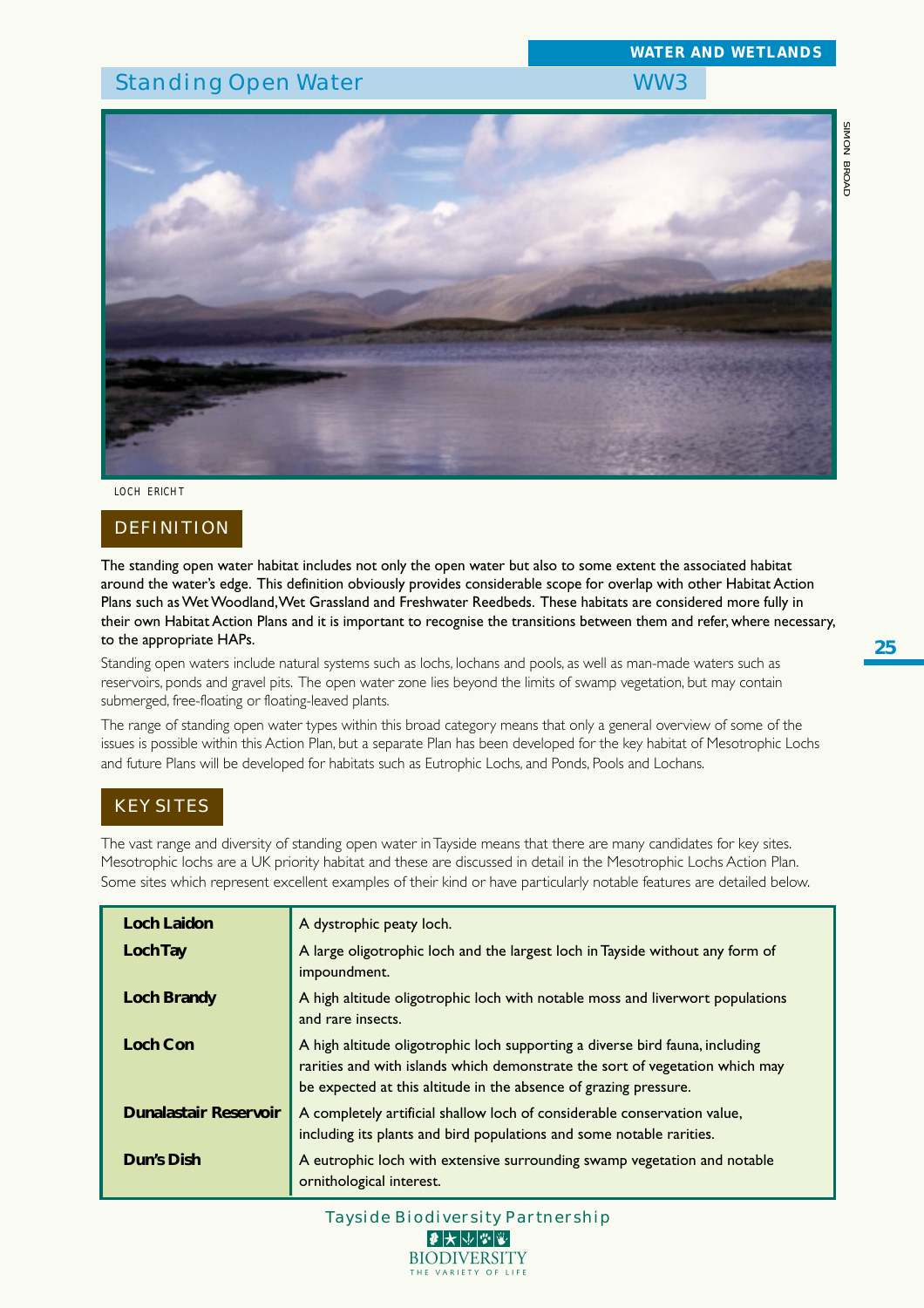# WW3 Standing Open Water

| <b>Loch Leven</b>       | Internationally important wintering and breeding wildfowl, diverse aquatic and riparian<br>vegetation, invertebrate populations and an internationally famous trout fishery. |
|-------------------------|------------------------------------------------------------------------------------------------------------------------------------------------------------------------------|
| <b>Carsebreck Lochs</b> | Second only to Loch Leven in Tayside for their wintering wildfowl populations.                                                                                               |

# CURRENT STATUS AND EXTENT OF HABITAT

Scotland has a large number of standing waterbodies with an estimated 150,700 ponds, pools ands lochans up to 2 hectares and 4,500 lochs greater than 2ha. Standing waters inTayside cover a total of 134.66km² and reflect much of the diversity found nationally. They range from large oligotrophic lochs such as Loch Tay (27.3km²) and Loch Rannoch (18.96km<sup>2</sup>) to smaller waterbodies such as Butterstone Loch (0.44km<sup>2</sup>) and pools of a few metres across.

# Water quality of Lochs in Scotland and Tayside

There are 150 lochs in Scotland with a surface area above 1 km² and 3,788 lochs over 0.04 km². Scottish Natural Heritage (SNH) has identified around 27,000 lochs large enough to feature on the Ordnance Survey 1:50,000 scale maps with a surface area greater than approximately 0.0001 km<sup>2</sup>. .

In 1995 SEPA's loch water quality classification scheme was applied to all 150 lochs over 1 km<sup>2</sup>, together with 23 smaller lochs of particular local interest. The majority of lochs (143) were not significantly affected by human activity and were classified as 'excellent/good', but 27 were found to be significantly altered by human activity and classified as 'fair', whilst three were either 'poor' or 'seriously polluted'. Of those lochs classified as 'fair', twenty (53 km²) were affected by eutrophication and ten (57 km<sup>2</sup>) by acidification.

In Tayside, 20 lochs were classified: 15 (97.41km²) were 'excellent/good', and 5 (30.87km²) 'fair'. This was due to the effects of eutrophication on Loch Earn, Loch Leven, Loch of Lintrathen and Loch of the Lowes, and through acidification at Loch Laidon.

# NATURE CONSERVATION IMPORTANCE

Standing waterbodies provide important and very rich habitats, particularly for aquatic invertebrates, wetland plants and amphibians. They are also used by a variety of mammals and birds. The importance of waterbodies and surrounding habitat in supporting rare species is underlined by several freshwater UK Biodiversity Action Plan (UK BAP) species. In Scotland these include: Great crested newt *Triturus cristatus*, Pillwort *Pillularia globulifera* and Slender naiad *Najas flexilis*. For other BAP species such as Water vole *Arvicola terrestris*, Otter *Lutra lutra*, Common scoter *Melanitta nigra*, Arctic charr *Salvelinus alpinus* and Brown trout *Salmo trutta* standing waterbodies may be a substantial component of the species' habitat. Within the broad range of standing water types naturally mesotrophic and eutrophic lochs are considered of key national importance for biodiversity.

#### Water vole

This species has suffered one the most catastrophic declines of any British mammal with a predicted loss of 98% of its entire population in recent years. In the past it was found from Lowland Perthshire and Angus to high altitude catchment areas such as Ben Lawers and Glen Lyon. Recent surveys on some of these sites have concluded that they are locally extinct throughout most of their former range.

Water voles will use most types of freshwater systems: lochs, ponds, slow-moving rivers, raised bogs, marshes and wetlands, lowland drainage ditches and headstreams up to 600m. They eat a variety of waterside vegetation such as rushes, sedges and grasses and in late autumn save food in underground chambers to eat during the winter months when frost and snow cover the ground for long periods.



Tayside Biodiversity Partnership  $|\bm{\vartheta}|$ 大 $|\psi|$ ଆ $|\bm{\psi}|$ **BIODIVERSITY** THE VARIETY OF LI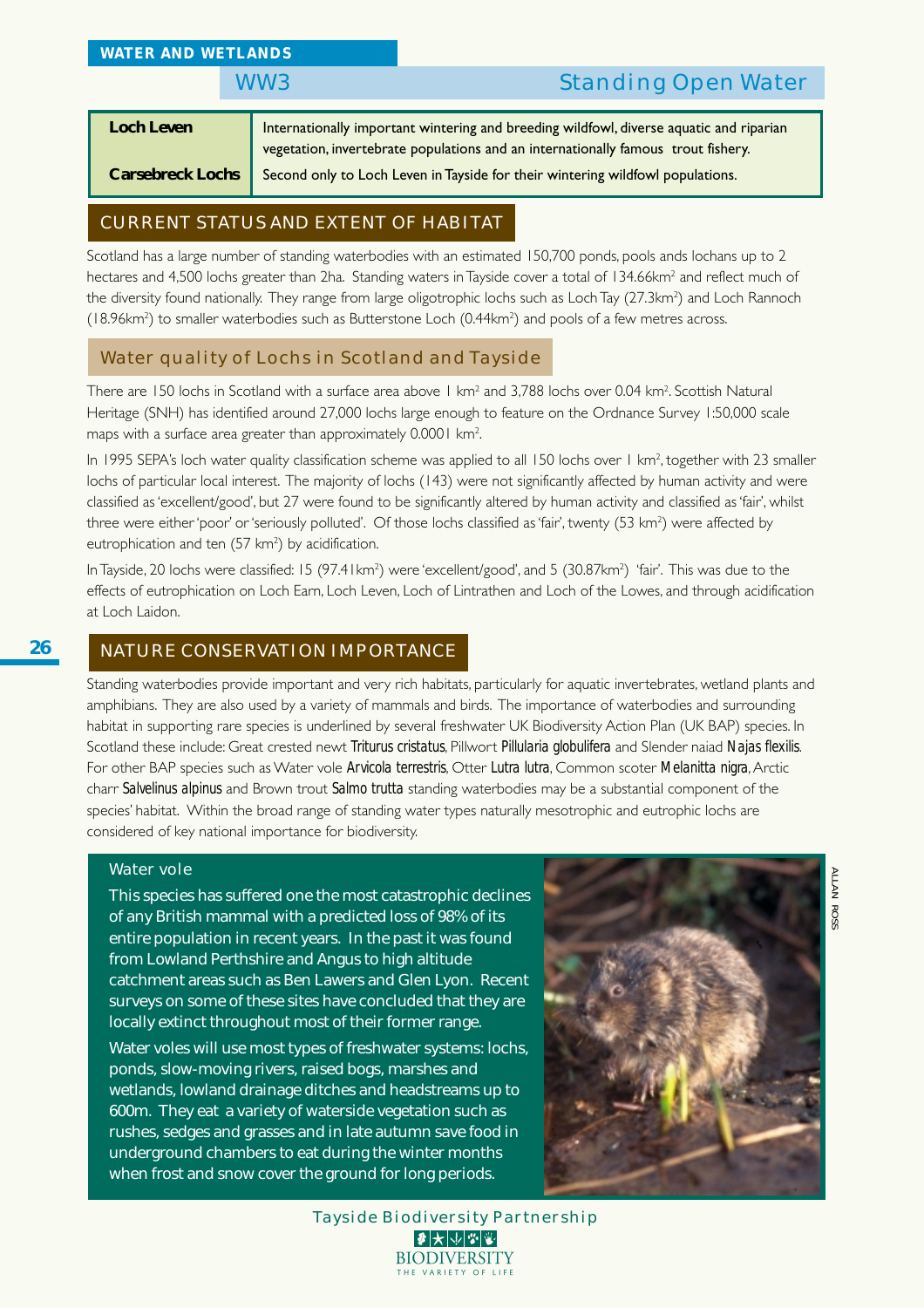# Standing Open Water New York 2012 1999 WW3

# KEY SPECIES

**P** = UK Priority species **C** = UK species of conservation concern

| <b>Mammals</b>                 | Otter                       | Lutra lutra                 | P              |  |  |  |  |
|--------------------------------|-----------------------------|-----------------------------|----------------|--|--|--|--|
|                                | Water vole                  | Arvicola terrestris         | P              |  |  |  |  |
|                                | Daubenton's bat             | Myotis daubentoni           |                |  |  |  |  |
| <b>Birds</b>                   | Common scoter               | Melanitta nigra             | P              |  |  |  |  |
|                                | Osprey                      | <b>Pandion haliaetus</b>    | $\mathbf C$    |  |  |  |  |
|                                | Black-necked grebe          | Podiceps nigricollis        | $\overline{C}$ |  |  |  |  |
|                                | Whooper swan                | Cygnus cygnus               | $\overline{C}$ |  |  |  |  |
|                                | Wigeon                      | Anas penelope               | $\overline{C}$ |  |  |  |  |
|                                | Gadwall                     | Anas strepera               | $\overline{C}$ |  |  |  |  |
|                                | Pink-footed goose           | Anser brachyrhynchos        | $\overline{C}$ |  |  |  |  |
|                                | Greylag goose               | Anser anser                 | $\overline{C}$ |  |  |  |  |
|                                | Pochard                     | Aythya ferina               | $\overline{C}$ |  |  |  |  |
|                                | Goosander                   | Mergus merganser            | $\mathbf C$    |  |  |  |  |
|                                | Red-breasted merganser      | Mergus serrator             | $\overline{C}$ |  |  |  |  |
|                                | <b>Black-throated diver</b> | Gavia arctica               | $\overline{C}$ |  |  |  |  |
|                                | Shoveler                    | Anas clypeata               | $\overline{C}$ |  |  |  |  |
| <b>Amphibians and Reptiles</b> | Great crested newt          | <b>Triturus cristatus</b>   | P              |  |  |  |  |
| <b>Fish</b>                    | Atlantic salmon             | Salmo salar                 | $\mathbf C$    |  |  |  |  |
|                                | <b>Brown trout</b>          | Salmo trutta                |                |  |  |  |  |
|                                | Arctic charr                | Salvelinus alpinus          | $\mathsf{C}$   |  |  |  |  |
| <b>Invertebrates</b>           | Northern damselfly          | Coenagrion hastulatum       | $\mathbf C$    |  |  |  |  |
|                                | a diving beetle             | <b>Hydroporus rufifrons</b> | P              |  |  |  |  |
| <b>Plants</b>                  | Slender naiad               | Najas flexilis              | P              |  |  |  |  |
|                                | Slender stonewort           | Nitella gracilis            | P              |  |  |  |  |
|                                | Pillwort                    | Pillularia globulifera      | P              |  |  |  |  |
|                                | Hooker's liverwort          | Haplomitrium hookeri        | С              |  |  |  |  |
|                                |                             |                             |                |  |  |  |  |

Standing open waters have an important visual and aesthetic value and can also have considerable amenity value. The amenity use of open waterbodies includes activities such as fishing, shooting, boating and other watersports.

## NATIONAL BIODIVERSITY CONTEXT

There is a UK Broad Habitat statement for Standing Open Water. This gives the following conservation direction:

*Maintain and improve the conservation interest of standing open waters, through the use of integrated management plans, and the sensitive management of adjacent land. Create new standing open waters, of maximum wildlife benefit, where possible.*

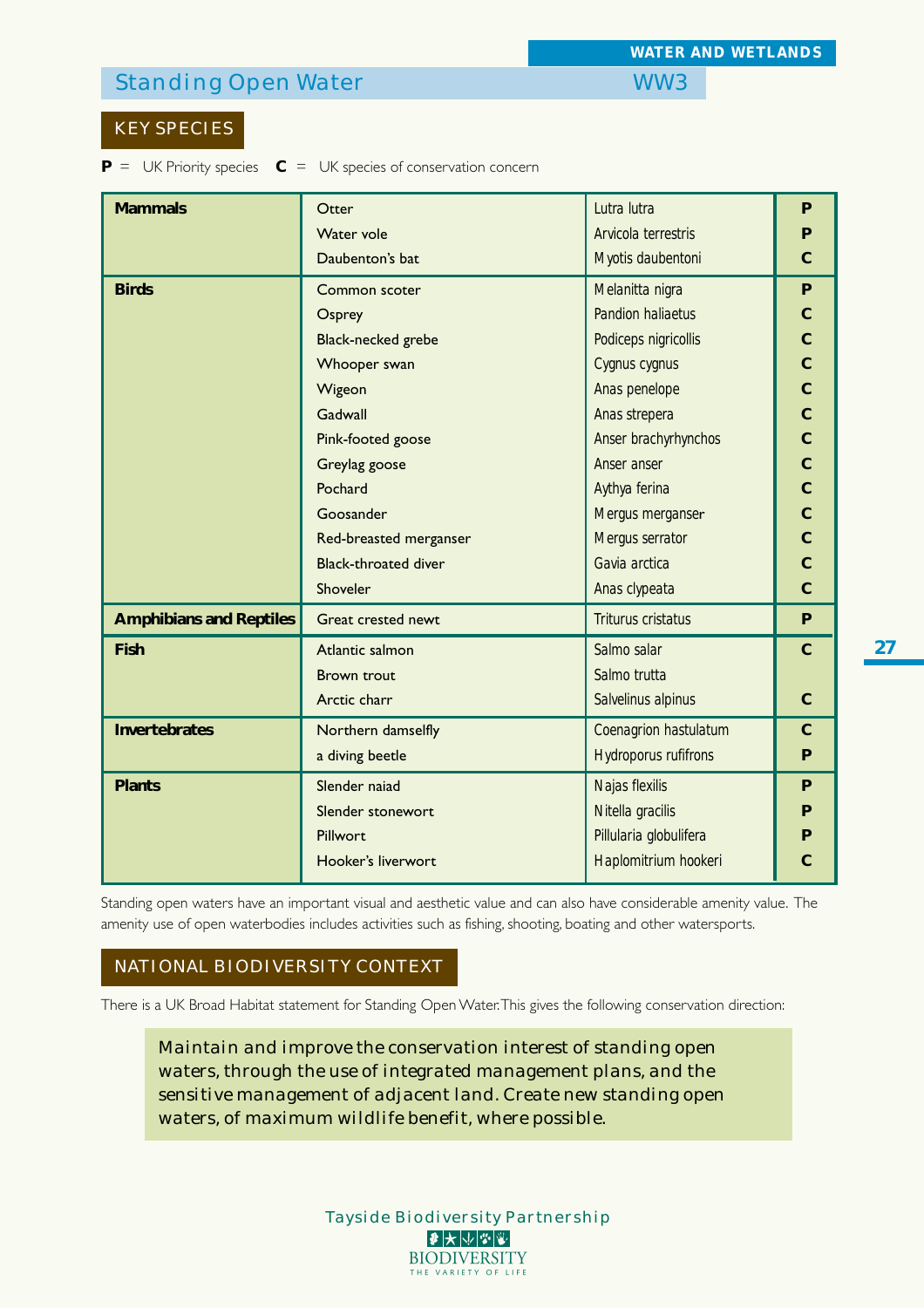# WW3 Standing Open Water

In addition to the broad habitat statement for open standing waters, UK Habitat Action Plans exist for the key habitats of eutrophic and mesotrophic standing waters. A local Habitat Action Plan for Mesotrophic Lochs is included in this LBAP; a local Plan for Eutrophic Lochs will be developed at a later stage. Oligotrophic and Dystrophic Lochs and other types of standing open water do not yet have their own separate UK HAPs.

# ECOLOGY AND MANAGEMENT

Standing waters are usually classified according to their nutrient status and this can change naturally over time. Three main types of standing waters are commonly recognised. These are oligotrophic (nutrient poor), mesotrophic (of intermediate nutrient status) and eutrophic (nutrient rich), although gradations between these types occur. Other types include dystrophic (highly acidic and occurring in peaty areas), marl lochs (rich in lime and containing low concentrations of phosphorus), brackish water (occurring in coastal areas), and temporary water bodies. The four main types of lochs occurring in Tayside are summarised below.

| Type of<br>Open water | <b>Description</b>                                                                                                                                                                                                   | <b>Local Examples</b>                                             |
|-----------------------|----------------------------------------------------------------------------------------------------------------------------------------------------------------------------------------------------------------------|-------------------------------------------------------------------|
| <b>Dystrophic</b>     | Highly acidic in peaty areas. May contain restricted flora and fauna.                                                                                                                                                | Lochs on Rannoch Moor                                             |
| Oligotrophic          | Nutrient poor. Usually clear water due to low plankton levels.                                                                                                                                                       | Loch Ericht, Loch<br>Rannoch, Loch Tay                            |
| Mesotrophic           | Intermediate nutrient status. Very high biodiversity. May contain<br>outstanding plant communities. Frequently, but not exclusively,<br>occurs at the boundaries of uplands and lowlands.                            | Loch of the Lowes, Loch<br>Moraig, Black Loch of<br><b>Cleish</b> |
| <b>Eutrophic</b>      | Nutrient rich. Support large plankton populations and may be prone<br>to algal blooms. Rooted plant communities may largely be confined to<br>shallow water due to poor light penetration. Typical of lowland areas. | <b>Kinnordy Loch</b>                                              |

Maintenance of nutrient status at or near natural levels is seen as a key issue in the management of standing waters and a number of lochs in Tayside have become degraded by excessive nutrient inputs. Loch Leven is a prime example, but most smaller lowland lochs and some of the larger oligotrophic lochs display signs of elevated nutrient status.

# CURRENT FACTORS CAUSING LOSS OR DECLINE

There are many pressures upon the aquatic environment resulting from industry, including mining; agriculture; forestry; and other human activity, especially population pressure. These cause environmental impacts which in turn determine the quality of any particular part of the aquatic environment. The response of any given water body is unique, with some being relatively resistant to change whereas others are more sensitive. Factors that ultimately affect biodiversity may be of a physical, chemical or biological nature. Some of the factors that are significant to standing waters are detailed below. The factors may merge and the categories overlap.

# Pressures affecting water quality

Pollution is a significant threat to standing open water biodiversity. In its 1999 State of the Environment Report SEPA listed the seven most important causes of polluted water in Scotland:

- **Sewage effluent**
- Agriculture diffuse sources
- Acidification
- Urban drainage
- Mine drainage
- Agriculture point sources
- **Industrial effluent**

Tayside Biodiversity Partnership |₽ ★ ↓ ↓ ↓ ↓ ↓ **BIODIVERSITY** THE VARIETY OF LI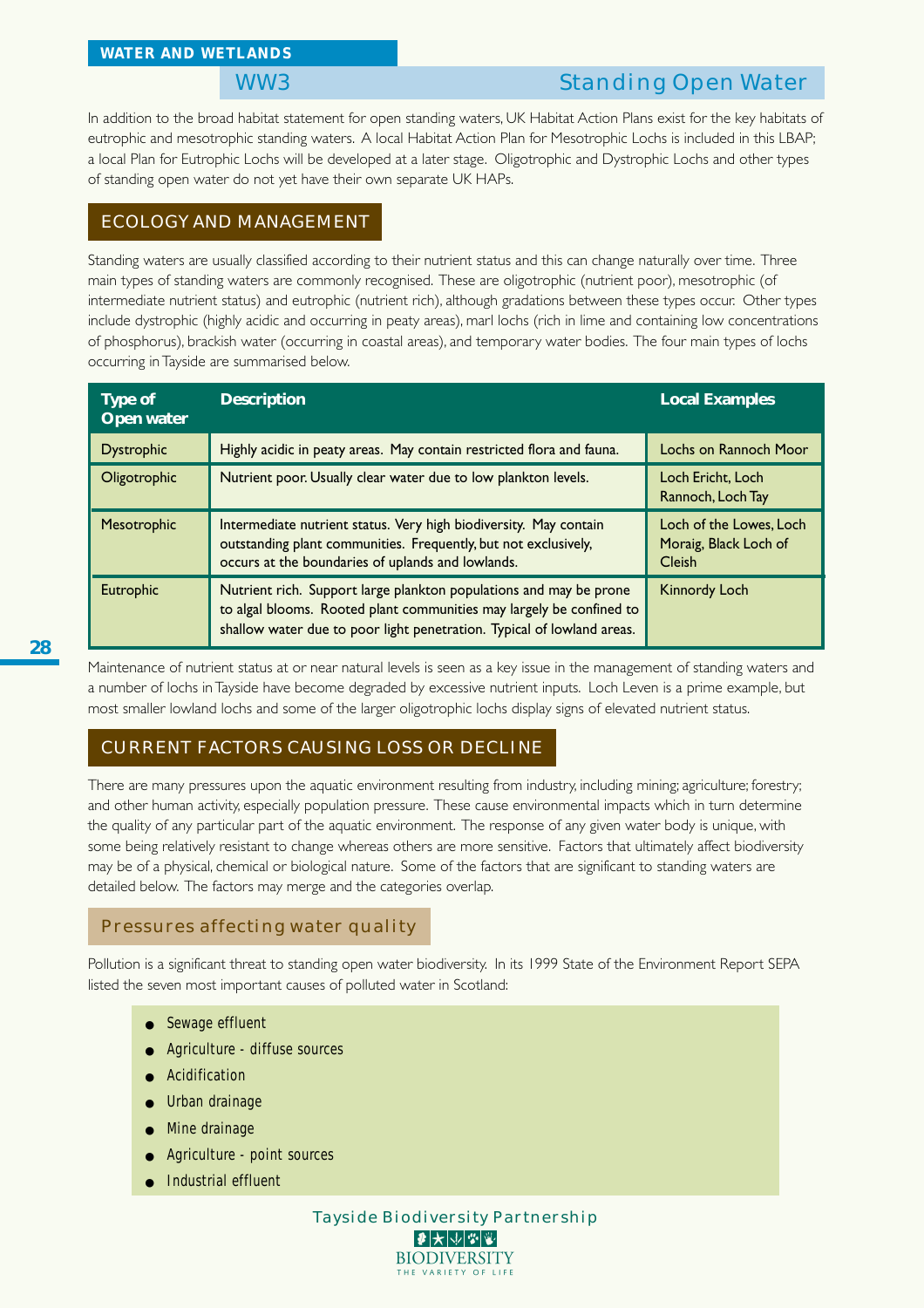# Standing Open Water New York 2012 1999 WW3

From the SEPA survey of the 150 lochs in excess of  $1km^2$  and the 23 smaller lochs the diffuse causes of pollution such as agriculture, acidification, and forestry affected over 80% of those classified as fair, poor or seriously polluted. Agriculture has, for example, contributed to the decline in the quality of Loch Leven. Acidification has affected Loch Laidon. Sewage effluent and freshwater fish farming were the most significant point source discharges. Forfar Loch has, for example, suffered pollution from sewage discharges, although recent remedial works have made significant improvements. Urban drainage, mine drainage and industrial effluent are not significant factors in Tayside for any of the larger lochs, but obviously have the potential to affect smaller waterbodies.

Probably the most significant threat to the water quality of standing waters in Tayside is the process of cultural eutrophication. This results from pollution caused by the release of nutrients from point or diffuse sources, for example sewage treatment works effluents, runoff from farmland and urban areas.

Eutrophication leads to increased algal growth but effects on other plant and animal life depends on the initial condition of the waterbody. In oligotrophic and mesotrophic waterbodies, eutrophication leads to loss of species dependent on low nutrient status, but in eutrophic waters increased enrichment can lead to complete elimination of submerged aquatic plants and consequent damage to a wide range of species through loss of habitat. Smaller lowland lochs such as Rescobie Loch tend to be most sensitive to eutrophication, but it may also affect larger waterbodies such as Loch Leven.

## Pressures Affecting Water Quantity

Changes in hydrology, for example abstraction of surface or ground water, or drainage, can seriously affect the habitat and reduce biodiversity. Most of the major lochs in Tayside are impounded for drinking water or hydroelectric purposes. The impoundment may have created an entirely new loch such as Loch Errochty or altered the level of an existing loch such as Loch Ericht. It is, however, important to remember that impoundment has also created large numbers of smaller lochs and ponds many of which are of considerable conservation value. Dunalastair reservoir, Loch Moraig and Drumore Loch SSSIs are excellent examples. How the waterbody is subsequently managed following impoundment may be crucial to its biodiversity value. For instance, artificially fluctuating water levels due to drinking water or hydro-electric schemes such as those in Lochs Garry and Ericht can lead to the loss of relatively stable littoral zones - often the most diverse and productive zones of large, deep lochs. In other lochs such as Rannoch and Tummel more natural water levels are maintained, despite these being part of hydro-electric schemes.

## Pressures Affecting the Physical Quality of the Habitat

Complete habitat loss is a major threat particularly to small open standing waters. The loss may be due to natural processes of siltation which may be more pronounced in shallow ponds. Waterbodies may also be lost to in-filling for industrial and urban development, neglect or deliberate draining.

Pressures from agriculture can lead to bank trampling and erosion and the loss of riparian zones because of cultivation right up to the water's edge. Similarly, urbanisation and road development can have similar effects.

## Biological Pressures

Non-native plant species such as Canadian pondweed, Japanese knotweed and Giant hogweed are already firmly established in Tayside, but other less well-known invasive plants such as the Australian swamp stonecrop, Water pennywort and Water fern have the potential to cause serious habitat loss and damage to native species.

Many fish species present elsewhere in the UK such as the Ruffe would thrive in Tayside lochs to the detriment of the indigenous wildlife. For example, lochans on Rannoch Moor have been stocked with a variety of coarse fish and roach have become established in Loch Tay. Even fish already common in Tayside, such as pike and perch, can be spread inappropriately to lochs with subsequent harmful effects. Stocking with trout for fishing can alter the ecology of a loch or pond with possible detrimental affects.

Zebra mussels are an invertebrate species already firmly established in some Irish loughs with the potential to dominate loch faunas. American mink are well established in Tayside and represent a serious threat to many bird species and to Water voles. Canada geese can be very aggressive towards other waterfowl, threatening their breeding success. Their recent arrival on some lochs favoured by Black-throated divers may represent a threat to the latter. Artificially high numbers of Mallard released for shooting can cause serious degradation of standing waters because of the increased nutrient loading.

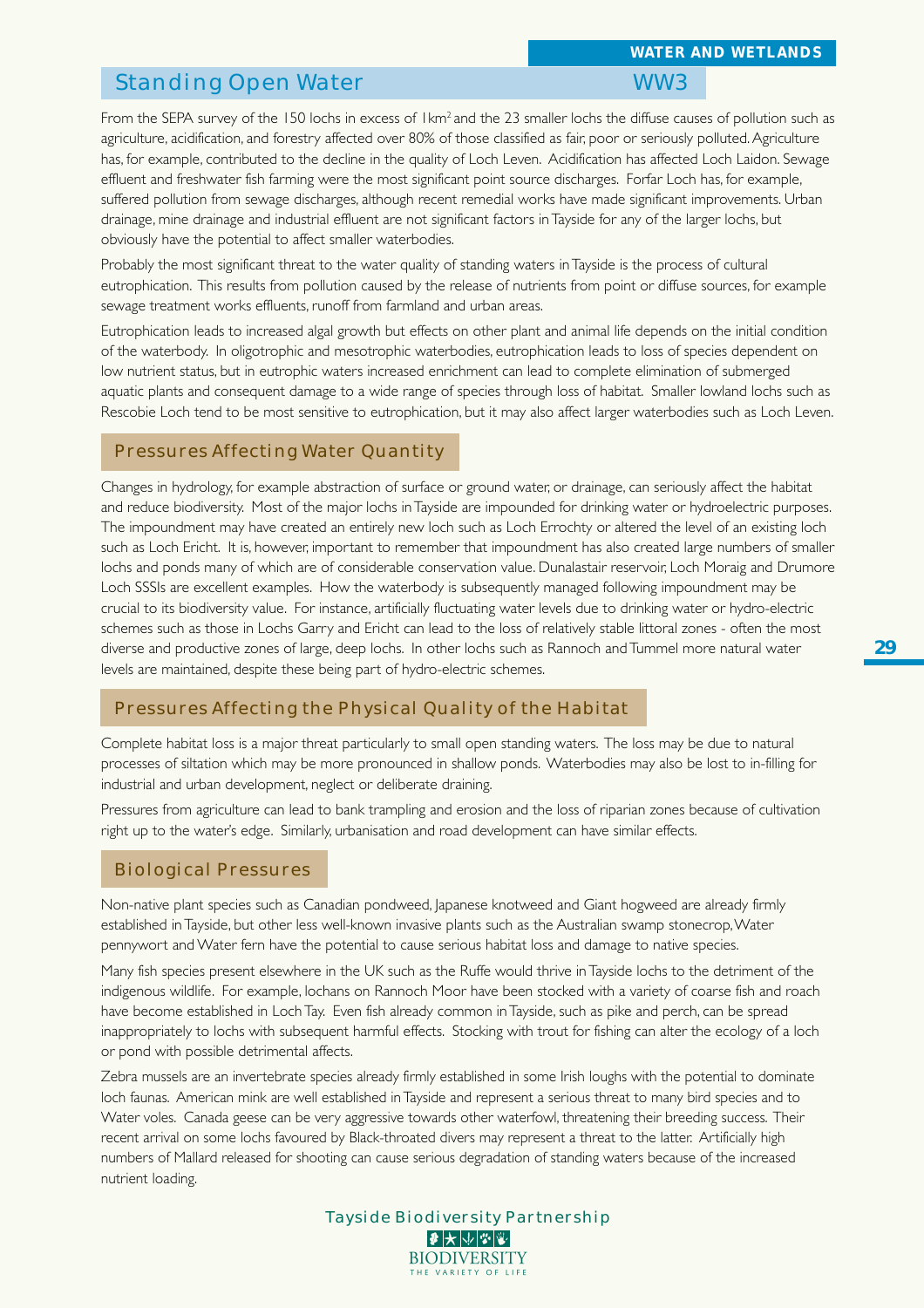# WW3 Standing Open Water

*RSPB*

Invasion by alien species may represent one of the most significant long-term threats to standing waters because once established their elimination may prove impossible. In many cases the spread of alien species requires human intervention, for example the selling of invasive plants through garden centres or deliberate introduction of fish species. Lack of awareness is therefore a key issue.

# Recreational Pressures

Increasing recreational pressures such as walking and dog walking, angling, boating and watersports, are likely to cause erosion to the banks of popularly visited lochs and ponds, as well as disturbance to particular species such as breeding wildfowl. Vehicular access to the water's edge may cause damage. Ponds used for fishing and shooting may not support high biodiversity if insensitively managed, but this need not necessarily be the case.



#### **Otter**

Regular surveys have shown that otters are making a comeback to areas where they were in decline previously. Glimpses of these charismatic animals are becoming a fairly common occurence in some Tayside areas.

## Climate Change

A potential threat, which may over-ride all others, is climate change. This may alter the character of water bodies by a rise in temperature or changes in throughput of fresh water. This could produce wide-ranging effects such as accelerated plant growth and colonisation by non-native species.

### MAIN THREATS TO KEY SPECIES

| Otter                        | Nationally significant factors:<br>- Pollution of watercourses, especially by PCBs.<br>- Insufficient prey associated with poor water quality.<br>Factors that may be locally important in Tayside:<br>- Impoverished bankside habitat features needed for breeding and resting.<br>- Incidental mortality, primarily by road deaths and drowning in eel traps. |                 |
|------------------------------|-----------------------------------------------------------------------------------------------------------------------------------------------------------------------------------------------------------------------------------------------------------------------------------------------------------------------------------------------------------------|-----------------|
|                              | UK importance of Tayside population:                                                                                                                                                                                                                                                                                                                            | <b>Moderate</b> |
| <b>Water vole</b>            | - Loss and fragmentation of habitats.<br>- Disturbance of riparian habitats.<br>- Predation by mink.<br>- Pollution of watercourses and poisoning by rodenticides.                                                                                                                                                                                              |                 |
|                              | UK importance of Tayside population:                                                                                                                                                                                                                                                                                                                            | <b>Moderate</b> |
| Common<br>scoter             | - Eutrophication may affect food availability.<br>- Fish stocking may have lead to increased competition for invertebrate food<br>in some sites.<br>- Predation by mink and foxes.<br>- Afforestation and secondary effects such as sedimentation.<br>Illegal egg collecting.                                                                                   |                 |
|                              | UK importance of Tayside population:                                                                                                                                                                                                                                                                                                                            | <b>High</b>     |
| <b>Great crested</b><br>newt | - Loss of suitable breeding ponds.<br>- Loss and fragmentation of terrestrial habitat.<br>- Pollution and toxic effects of agrochemicals.                                                                                                                                                                                                                       |                 |
|                              | UK importance of Tayside population:                                                                                                                                                                                                                                                                                                                            | <b>Moderate</b> |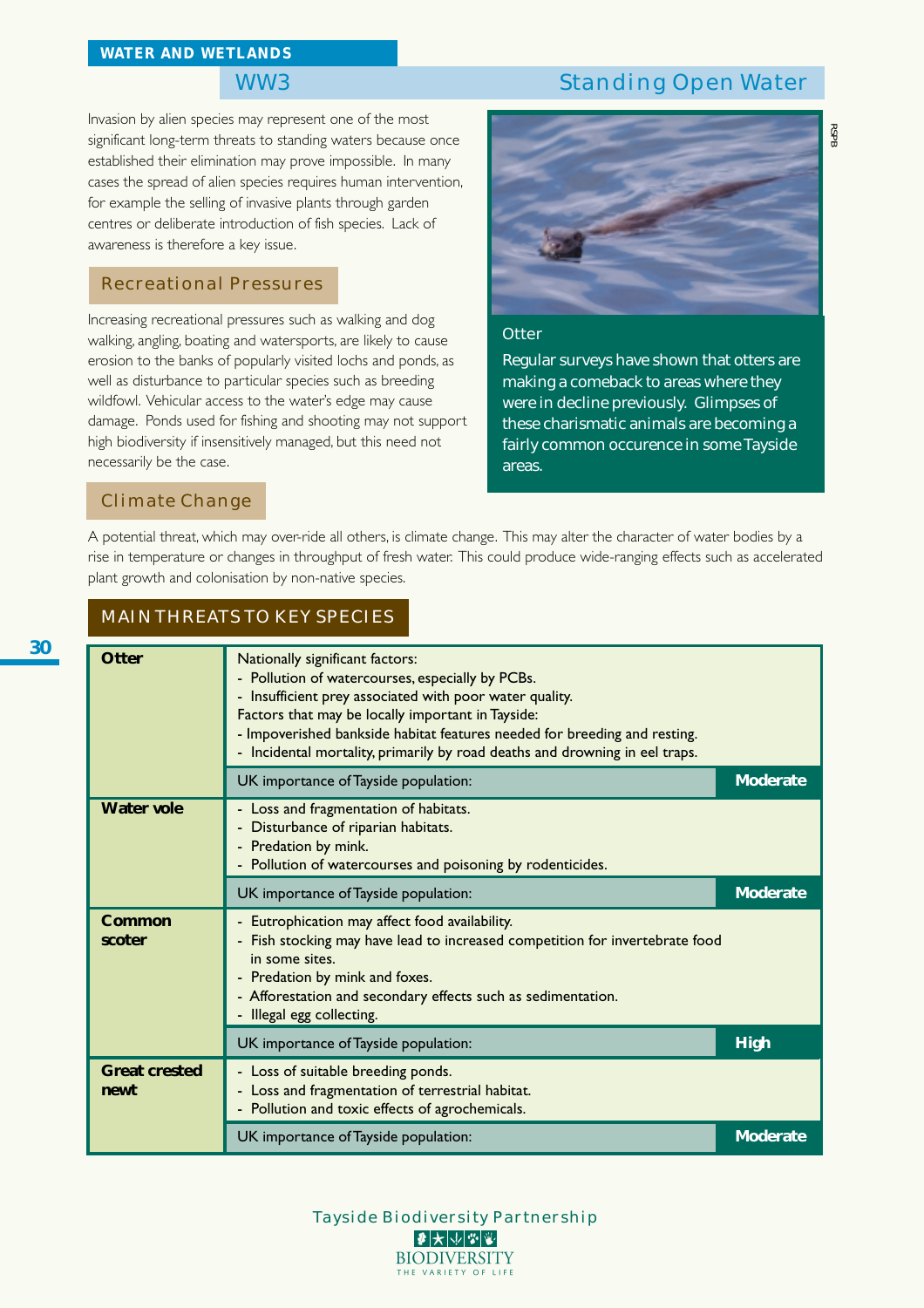# Standing Open Water WW3

| <b>Grass wrack</b><br>pondweed | - Eutrophication<br>- Neglect and drying out of ditches.<br>- Increased recreational use of watercourses, including boat use and associated<br>disturbance and pollution.                                                                                                                               |                                    |             |  |  |  |  |  |  |  |
|--------------------------------|---------------------------------------------------------------------------------------------------------------------------------------------------------------------------------------------------------------------------------------------------------------------------------------------------------|------------------------------------|-------------|--|--|--|--|--|--|--|
|                                | UK importance of Tayside population:                                                                                                                                                                                                                                                                    | <b>Probably extinct in Tayside</b> |             |  |  |  |  |  |  |  |
| <b>Slender naiad</b>           | - Restrictions on light penetration owing to heavy weed and algal growth and<br>nutrient enrichment from point sources such as sewage works, fish farms and diffuse<br>agricultural sources.                                                                                                            |                                    |             |  |  |  |  |  |  |  |
|                                | <b>High</b><br>UK importance of Tayside population:                                                                                                                                                                                                                                                     |                                    |             |  |  |  |  |  |  |  |
| <b>Slender</b><br>stonewort    | Reasons for decline uncertain but the following are thought to be contributory factors:<br>- Pollution from agricultural run off<br>- Acidification associated with afforestation in some catchments.<br>- Encroachment of scrub and other vegetation at some sites.                                    |                                    |             |  |  |  |  |  |  |  |
|                                | UK importance of Tayside population:                                                                                                                                                                                                                                                                    |                                    | <b>High</b> |  |  |  |  |  |  |  |
| <b>Pillwort</b>                | - Nitrate/phosphate pollution and the associated increase in the growth of<br>competitive species.<br>- Abandonment of its main habitats, especially changes in grazing which lead to less<br>disturbance.<br>- Modification of water level regimes<br>- Introduction of non-native competitive plants. |                                    |             |  |  |  |  |  |  |  |
|                                | UK importance of Tayside population:                                                                                                                                                                                                                                                                    |                                    | <b>High</b> |  |  |  |  |  |  |  |

# OPPORTUNITIES AND CURRENT ACTION

## Policy and Legal Status

Various statutory bodies have a role in the current actions to maintain and improve the status of standing open waters in Tayside. These include the Scottish Environment Protection Agency (SEPA), Scottish Natural Heritage (SNH) Scottish Executive Environment Rural Affairs Department (SEERAD), Tay, Esk and Forth District Salmon Fisheries Boards (TDSFB, EDSFB, and FDSFB), Local Authority Planning Units, Scottish Water and the Forestry Commission (FC).

Many standing open waters in Tayside are designated under the various natural heritage conservation acts and the vast majority are controlled waters under the various pollution control acts.

Legislation and associated policy which can provide or encourage protection of waterbodies in Scotland includes:

- Natural heritage conservation legislation including the designation of Sites of Special Scientific Interest (SSSIs), National Nature Reserves (NNRs), Special Areas of Conservation (SACs) and Special Protection Areas (SPAs).
- UK Biodiversity Action Plan.
- Planning legislation and policies.
- Pollution control legislation.
- Agri-environment schemes such as the Rural Stewardship Scheme.

Some of the acts that provide the framework for these functions are given below.

- Control of Pollution Act 1974
- Salmon and Freshwater Fisheries Act 1975
- EC Directive on the Conservation of Wild Birds (Directive 79/409/EEC)

Tayside Biodiversity Partnership  $|\mathcal{F}|$  $\bigtriangledown$   $|\mathcal{V}|$   $|\mathcal{F}|$ **BIODIVERSITY** THE VARIETY OF LIFE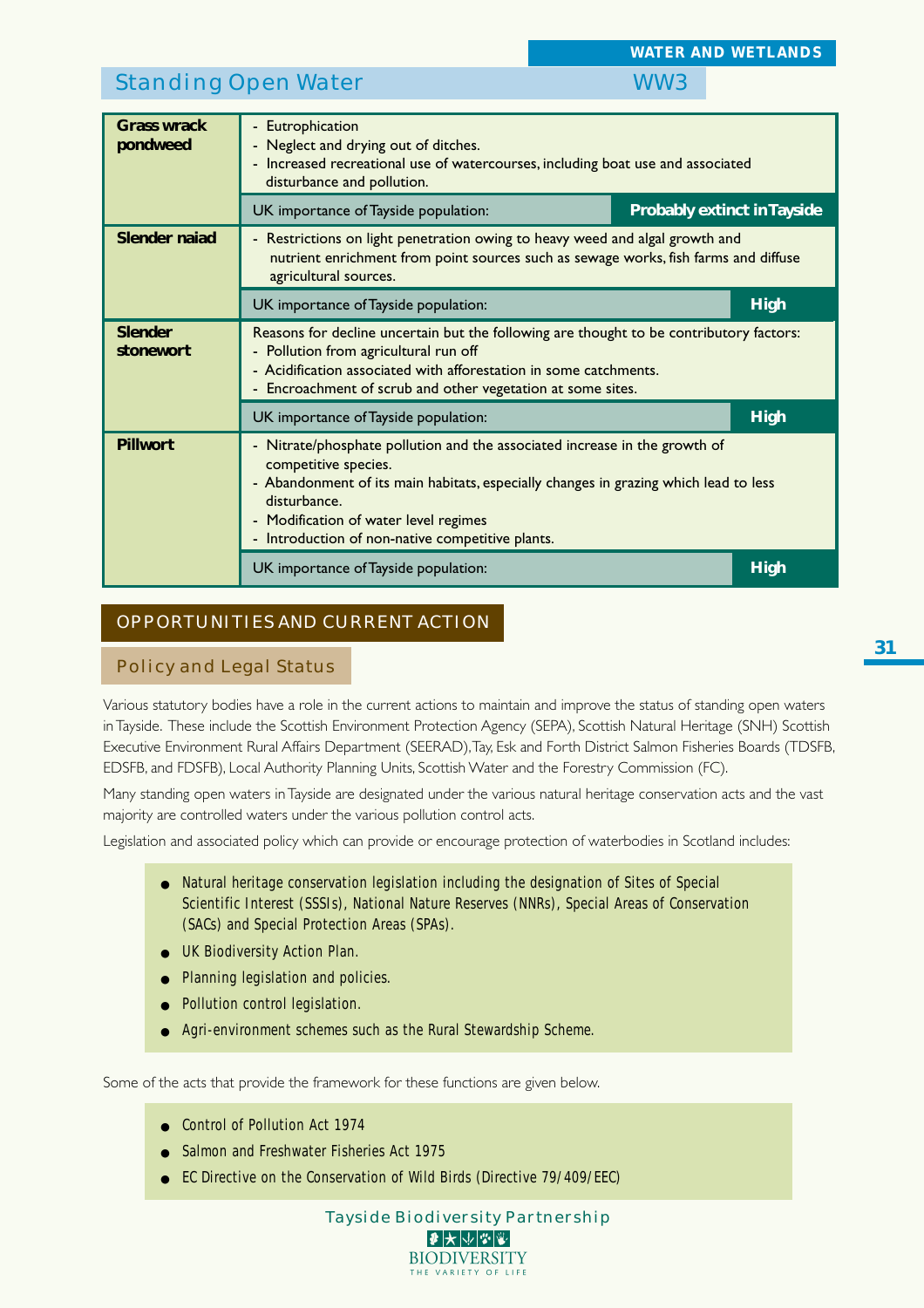# WW3 Standing Open Water

- Wildlife and Countryside Act 1981
- Water Act 1989
- Environmental Protection Act 1990
- The Town and Country Planning (Scotland) Act 1997
- Natural Heritage (Scotland) Act 1991
- Wildlife and Countryside (Amendment) Act 1991
- EC Directive on the Conservation of Natural Habitats and of Wild Flora and Fauna (Directive 92/43/EEC)
- Conservation (Natural Habitats) Regulations 1994
- Environment Act 1995
- Scottish Office Circular 6/1995, Habitats and Birds Directives
- Urban Wastewater Treatment Directive
- The Flood Prevention and Land Drainage Act 1997

### Case Study

### Loch of the Lowes

The Loch of the Lowes is a wildlife reserve famous for its breeding ospreys and owned by the Scottish Wildlife Trust (SWT). The visitor centre and viewing hide have attracted over 1 million visitors since their opening in 1970, making a substantial contribution to tourism in Tayside. Local residents have always taken a keen interest in the loch and over 60 of them volunteer every year in the visitor centre and during the 'around the clock' osprey egg watch.



The SWT originally purchased the loch in 1969 because of its importance as the largest mesotrophic water body in the Perth and Kinross Council area and its associated highly diverse submerged aquatic flora. Eleven species of Pondweed *Potamogeton,* both Yellow and White water lilies *Nuphar lutea* & *Nymphaea alba* and the Red Data Book plant Slender naiad *Najas flexis* have been recorded. The loch's special status is reflected by a multitude of designations including SSSI, NCR, ESA and NSA. Most recently it has been included as a candidate SAC covering a chain of lochs linked by the Lunan Burn.

The mesotrophic state of the loch remains the prime management objective for Loch of the Lowes and the whole Lunan Loch chain. In the near future SWT hopes to work closely with SNH, SEPA and other partners towards a positive management of the catchment areas for the lochs. In particular, there are plans to develop the visitor centre to take on a wider educational role in support of the Lunan Loch cSAC, making the link between ospreys, the water of the lochs and positive water management.

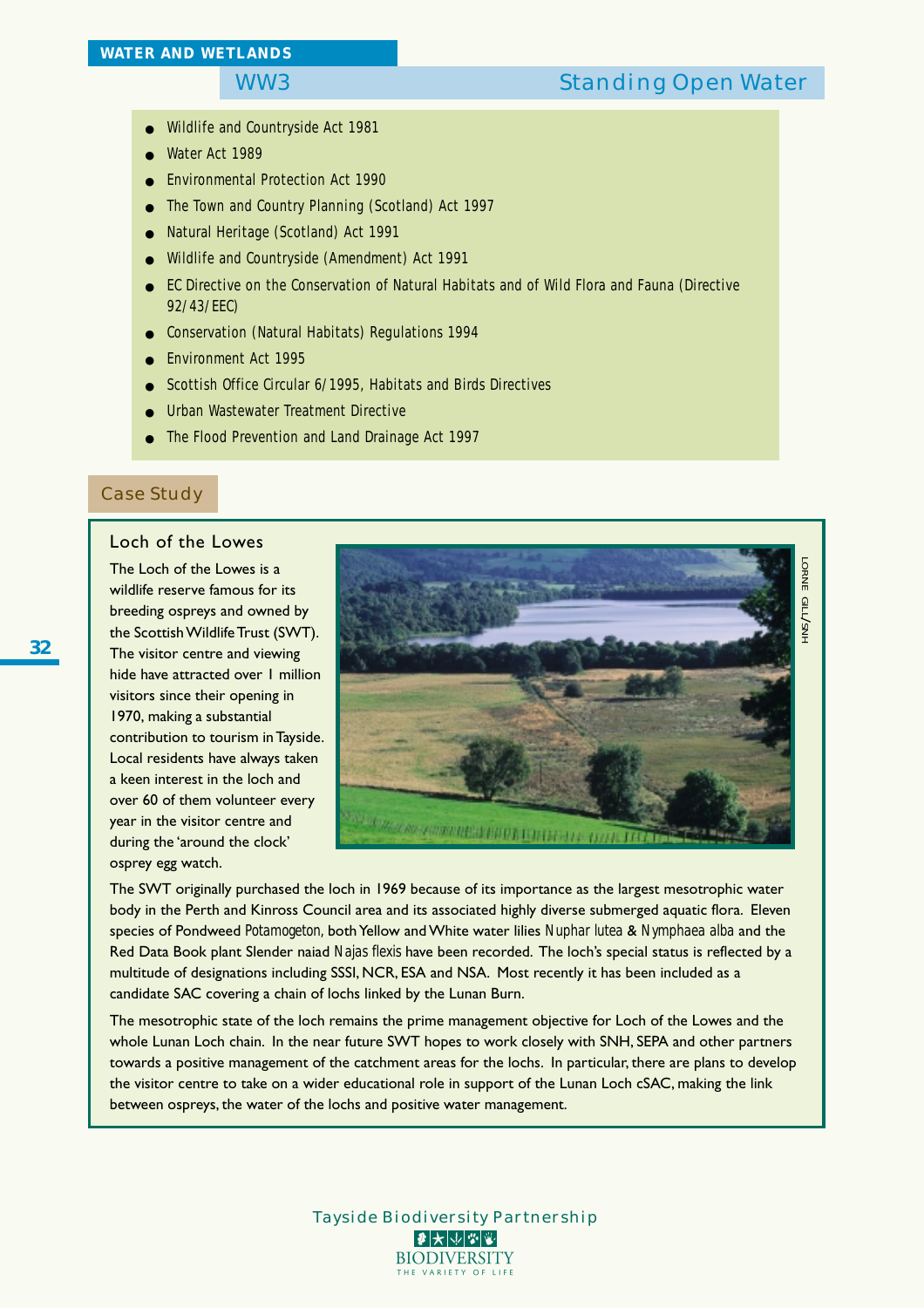# Standing Open Water WW3

# Management, Research and Guidance

Most of the regulatory bodies, in addition to their core regulatory duties, are actively involved in management, research and guidance activities relating to standing open waters. Many other organisations, such as the Farming and Wildlife Advisory Group (FWAG), Scottish Agricultural College (SAC), Scottish Wildlife Trust (SWT), WWF in Scotland, and the Royal Society for the Protection of Birds (RSPB) not only conduct research and provide advice and guidance, but also manage significant numbers of standing waters for conservation purposes.

Many landowners and estates manage the resources under their control to enhance biodiversity.

Numerous individuals put in considerable amounts of time in voluntary work helping to manage or create important areas for conservation, recording wildlife or becoming acknowledged experts for various species.

## Current Action

Typical examples of actions currently undertaken by various organisations include:

- Some open water sites are managed for nature conservation by SWT, e.g. Loch of the Lowes.
- A catchment management plan exists for Loch Leven and involves a partnership of organisations. It contains some very valuable lessons and gives a local example to promote the value of good practice.
- Environmental grants for farmers, such as those available under the Rural Stewardship Scheme, have encouraged and funded the modification of farming activities to help protect watercourses.
- SNH produce site management statements for SSSIs.
- SEPA monitors the water quality of all lochs with a surface area in excess of 1km2 and a number of smaller lochs.
- North of Scotland Water Authority has completed an audit of existing information sources on land use and biodiversity for the Loch of Lintrathen and Backwater Reservoir, Angus.

### **Opportunities**

In the UK Standing Open Water HAP measures to consider further include:

- Prepare water level management plans for the benefit of wildlife (particularly for key sites).
- Development and implementation of integrated catchment management plans.
- Use existing measures such as the Rural Stewardship Scheme Wetlands and Water Margins option to support the appropriate management of open waters and their habitats.
- Reduce acid emissions to reduce damage to open waters from acid rain.
- Carry out Environmental Assessments of developments that will have a significant impact on open waters and their associated habitats.

Together with other existing initiatives, the implementation of the Local Biodiversity Action Plan, the designation of Special Areas of Conservation, implementation of options under the Rural Stewardship Schemes and the introduction of the Water Framework Directive will all provide a stronger mechanism for the protection and enhancement of the biodiversity of standing open waters than has ever previously existed. New statutory objectives will exist for the ecological status of standing open waters putting responsibilities upon statutory bodies which have previously been outwith their remits. To achieve these objectives partnership approaches will be required and there is, for the first time, the very real prospect of integrated management for Tayside's standing waters.

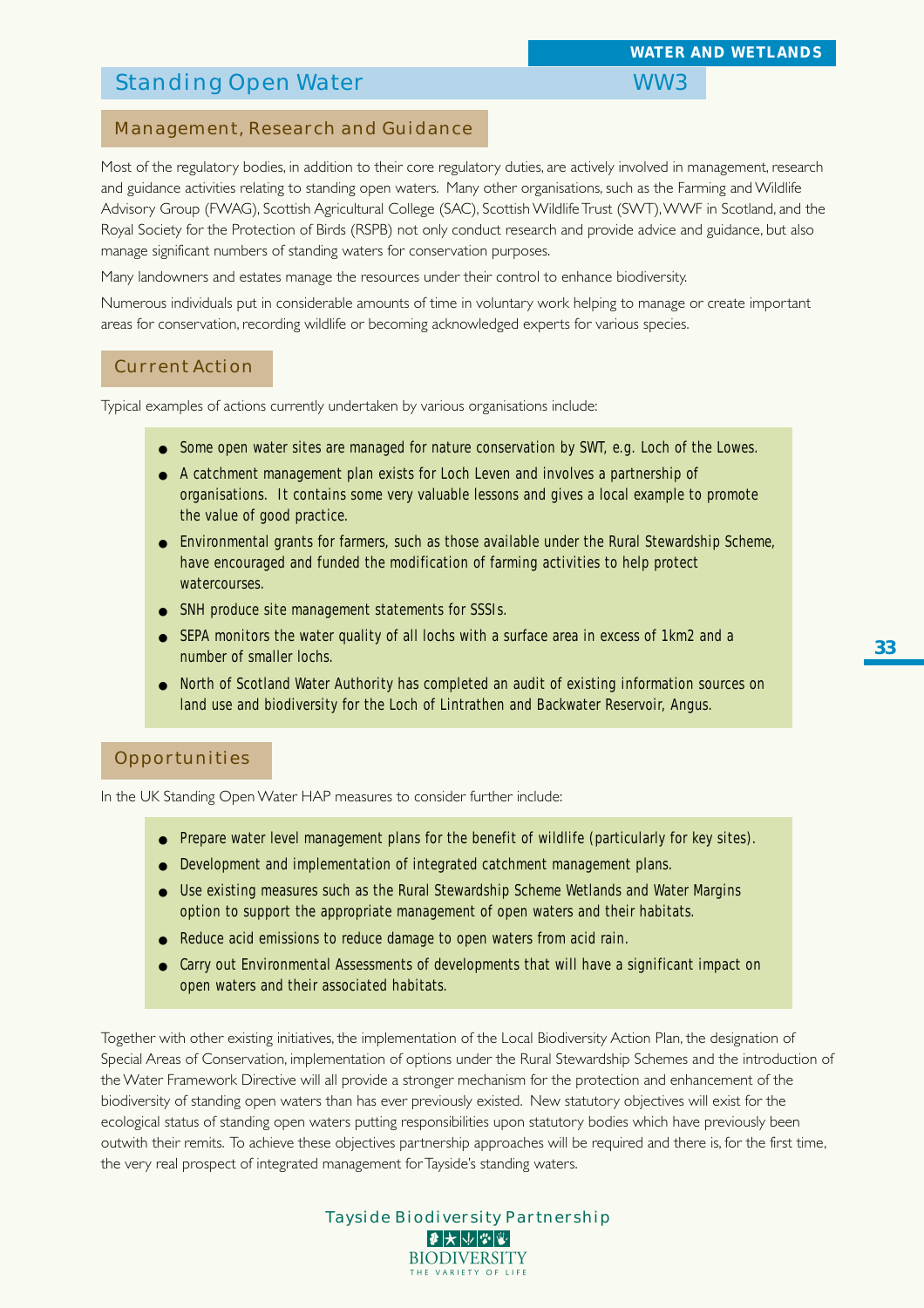# OBJECTIVES AND TARGETS

|                | <b>Objectives</b>                                                                                                                                                                                                                                                                   | <b>Targets</b>                                                                                                                                                                                                                                                                               |
|----------------|-------------------------------------------------------------------------------------------------------------------------------------------------------------------------------------------------------------------------------------------------------------------------------------|----------------------------------------------------------------------------------------------------------------------------------------------------------------------------------------------------------------------------------------------------------------------------------------------|
|                | Maintain and protect standing open water habitats<br>supporting semi-natural assemblages of animals and<br>plants in both the 'open water' and surrounding habitat.                                                                                                                 | Establish and maintain an inventory of standing<br>open waterbodies which provides information<br>on environmental quality, biodiversity quality,<br>impacts on biodiversity etc. By 2006.<br>Ensure no net loss in area or reduction in<br>quality of natural standing open water habitats. |
| $\overline{2}$ | Maintain and improve water quality standards<br>according to Scottish Environment Protection Agency<br>Classification System and implement sustainable urban<br>drainage systems in new and re-developments to<br>protect natural and semi-natural standing open water<br>habitats. | Improve or maintain the water quality<br>classification of all standing open water in the<br>region.                                                                                                                                                                                         |
| 3              | Identify and improve, on a site-by-site basis, the factors<br>impairing appropriate biodiversity, including the quality<br>of the habitat, water quality, and the impact of<br>non-native species.                                                                                  | Prepare Catchment Management Plans involving<br>both statutory and non-statutory organisations.<br>Seek to have these plans adopted by the Local<br>Authority to inform planning decisions and<br>provide a framework for integrated<br>management. By 2011.                                 |
| $\overline{4}$ | Increase public awareness of biodiversity, the wildlife<br>value of standing open water habitats and their<br>importance as an asset to the community.                                                                                                                              | Set up public awareness programme. Establish<br>communications with residents groups,<br>community councils, local environment groups,<br>etc., to provide a forum for discussion and to<br>understand their wishes for their local<br>environment. By 2007.                                 |

# Stakeholders

● Landowners, land managers and advisors, developers, angling clubs, tourists and local users.

# ACTION FOR BIODIVERSITY

|              |              | Action - Standing Open Water                                                                                                                                                                                                                                                    |                                  | <b>Deliverers</b>                                                                      |   | To take place by |         |  |   | <b>Meets</b><br>Objective No. |   |   |         |
|--------------|--------------|---------------------------------------------------------------------------------------------------------------------------------------------------------------------------------------------------------------------------------------------------------------------------------|----------------------------------|----------------------------------------------------------------------------------------|---|------------------|---------|--|---|-------------------------------|---|---|---------|
|              |              |                                                                                                                                                                                                                                                                                 | Lead<br><b>Partners</b>          | <b>Partners</b>                                                                        |   |                  |         |  |   | 02 03 04 05 06 07 11 16       |   |   |         |
| LBAP<br>Ref. | $\mathbf{A}$ | Policy and legislation                                                                                                                                                                                                                                                          |                                  |                                                                                        |   |                  |         |  |   |                               |   |   |         |
| WW3          |              | Ensure that all statutory water quality and<br>discharge standards are maintained and where<br>necessary improved.                                                                                                                                                              | <b>SEPA</b><br>Scottish<br>Water |                                                                                        | # | #                | # # # # |  |   |                               | # | # |         |
| WW3 2        |              | Ensure that all standing open waters meet EU<br>Directives in terms of designations for wildlife,<br>importance and/or quality.                                                                                                                                                 | <b>SEPA</b><br><b>SNH</b>        | <b>PKC</b><br><b>DCC</b><br>AC.                                                        |   |                  |         |  | # |                               |   |   |         |
| WW33         |              | Establish site-specific plans to achieve appropriate<br>water quality, water resource use, fishery<br>management for all important waterbodies, for<br>example waterbodies which are under threat,<br>vulnerable, have potential for nature conservation<br>and/or restoration. | Angling<br>Groups                | <b>SNH</b><br><b>SEPA</b><br><b>PKC</b><br><b>DCC</b><br><b>AC</b><br>Landowners, DSFB |   |                  |         |  | # |                               |   |   | 1, 2, 3 |

Tayside Biodiversity Partnership 2大小空图 **BIODIVERSITY** THE VARIETY OF LIFE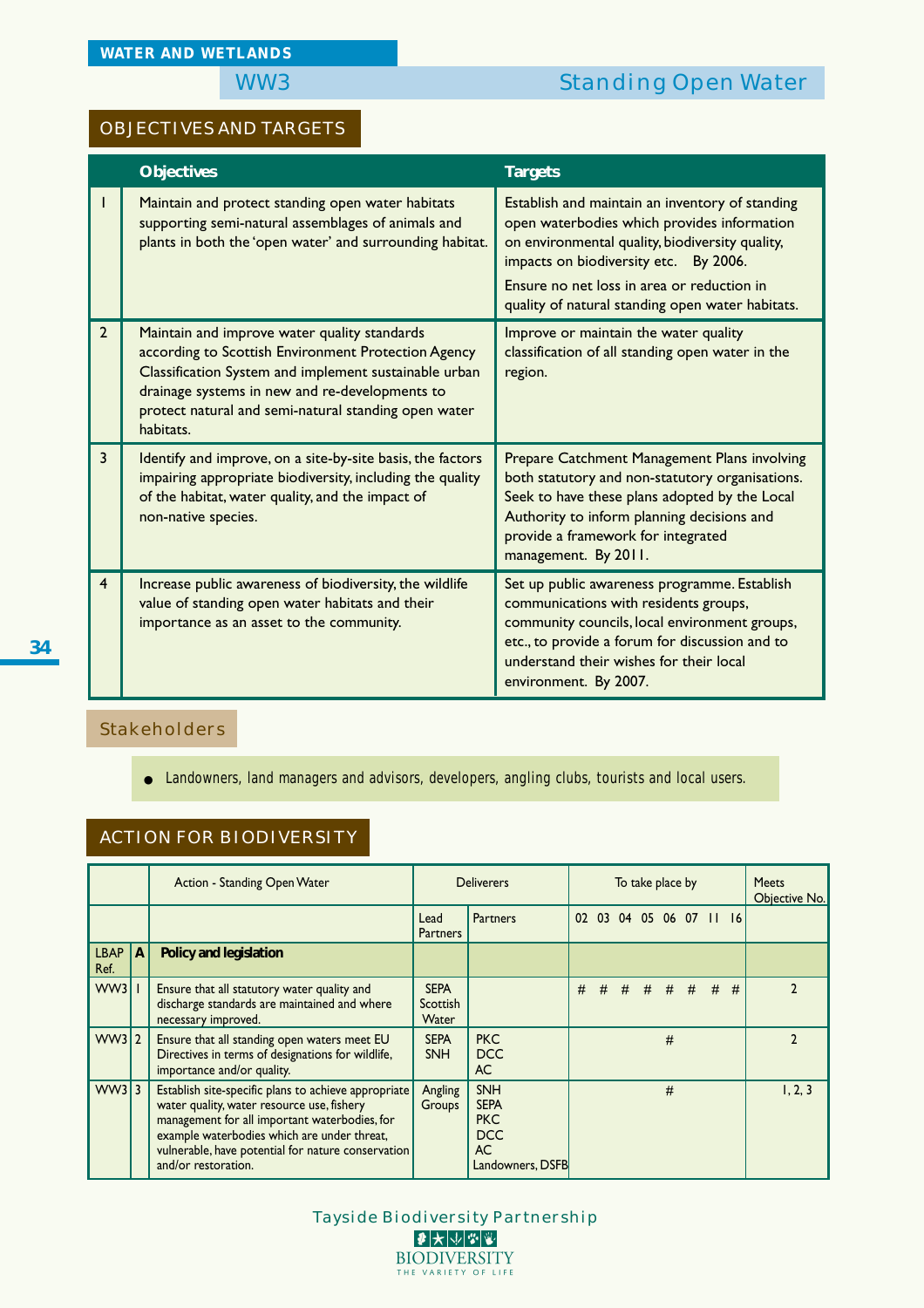# Standing Open Water WW3

*WATER AND WETLANDS*

|          |   | 5.0011<br>$\sim$ possible of                                                                                                                                                                                      |                                                                           |                                                                   |   |       |   |   |   |      |   |       |                |
|----------|---|-------------------------------------------------------------------------------------------------------------------------------------------------------------------------------------------------------------------|---------------------------------------------------------------------------|-------------------------------------------------------------------|---|-------|---|---|---|------|---|-------|----------------|
| WW3 4    |   | Ensure that 'Total Phosphorus Water Quality for<br>Scottish Freshwater Lochs' policy is followed<br>when setting consent standards for discharges to<br>lochs.                                                    | <b>SEPA</b>                                                               |                                                                   | # |       |   |   |   | #    | # | #     | 1, 2           |
| $WW3$ 5  |   | Following a survey of standing open waters<br>designate important sites as 'Local Wildlife Sites'<br>as appropriate and incorporate them into the<br>planning system.                                             | <b>SWT</b>                                                                | <b>SEPA</b><br><b>PKC</b><br><b>DCC</b><br>AC                     |   |       |   |   |   | #    |   |       | I, 3           |
| WW3 6    |   | Seek to develop policies to control alien species<br>and favour establishment of appropriate native<br>species.                                                                                                   | <b>SEPA</b><br>Angling<br>Groups                                          | <b>SNH</b><br><b>PKC</b><br><b>DCC</b><br><b>AC</b><br>Landowners |   |       |   | # |   |      |   |       | 1, 3           |
| $WW3$  7 |   | Contribute to the development of policies within<br>land use development plans to safeguard standing<br>open waters habitats and associated wildlife in the<br>region, with no net loss of this habitat promoted. | <b>PKC</b><br><b>DCC</b><br><b>AC</b><br><b>SEPA</b>                      | <b>SNH</b><br><b>Scottish Water</b><br><b>TBP</b>                 | # | #     | # | # | # | #    | # | #     | 1, 3           |
| WW3 8    |   | Ensure that adequate consultation takes place<br>when developments are proposed in loch<br>catchments.                                                                                                            | <b>PKC</b><br><b>DCC</b><br>AC.                                           | <b>SEPA</b><br><b>SNH</b>                                         | # | #     | # | # | # | #    |   | $#$ # |                |
|          | B | Site safeguard and management                                                                                                                                                                                     |                                                                           |                                                                   |   |       |   |   |   |      |   |       |                |
| $WW3$    |   | Ensure that existing nature reserves and SSSIs<br>which include standing open waters are managed<br>appropriately.                                                                                                | <b>SNH</b><br><b>SWT</b><br><b>RSPB</b>                                   | <b>PKC</b><br><b>DCC</b><br>АC                                    | # | #     | # | # | # | #    |   | $#$ # | L              |
| WW3 2    |   | Encourage appropriate management of standing<br>open waters and their banks in existing<br>developments in urban areas.                                                                                           | <b>SEPA</b>                                                               |                                                                   | # | #     | # | # | # | #    |   | $#$ # | 3              |
| WW3 3    |   | In new developments, promote adoption of SUDS<br>(Sustainable Urban Drainage Systems) principles<br>such as swales, infiltration basins, detention/<br>retention ponds, wetlands and reedbeds.                    | <b>SEPA</b><br><b>PKC</b><br><b>DCC</b><br><b>AC</b><br>Scottish<br>Water |                                                                   | # | #     | # | # | # | #    |   | $#$ # | 2, 3           |
| WW3 4    |   | Encourage better management and protection of<br>standing open water on farmland and forestry,<br>such as buffer strips etc.                                                                                      | <b>FWAG</b><br><b>SAC</b>                                                 | <b>SEPA</b><br>Forestry<br>Commission                             | # | #     | # | # | # | #    |   | $#$ # | 3              |
| WW3 $ 5$ |   | Encourage the full implementation of the Forestry<br>Commission Water Guidelines i.e. buffer strips<br>and the strategic planting of broadleaves.                                                                 | Forestry<br>Commission                                                    |                                                                   |   |       |   |   |   | $\#$ |   |       |                |
|          | C | <b>Advisory</b>                                                                                                                                                                                                   |                                                                           |                                                                   |   |       |   |   |   |      |   |       |                |
| WW3      |   | Provide advice for managers and users of standing<br>open waters to promote the conservation of<br>biodiversity of this habitat.                                                                                  | <b>TBP</b>                                                                |                                                                   | # | #     | # | # | # | #    |   | $#$ # | 1, 2, 3        |
| WW3 2    |   | Promote best practice in farming and encourage<br>preparation and implementation of Farm Waste<br>Management Plans.                                                                                               | <b>FWAG</b><br><b>SAC</b>                                                 | <b>SEPA</b>                                                       | # | $#$ # |   | # | # | #    |   |       | 1, 2, 3, 4     |
| WW3 3    |   | Develop guidelines for best practice in fishery<br>management.                                                                                                                                                    | <b>SEPA</b><br>(HEI)                                                      |                                                                   |   | $\#$  |   |   |   |      |   |       | 1, 3           |
|          | D | <b>Research and monitoring</b>                                                                                                                                                                                    |                                                                           |                                                                   |   |       |   |   |   |      |   |       |                |
| WW3      | T | <b>Continue Site Condition Monitoring for SACs</b><br>and SSSIs.                                                                                                                                                  | <b>SNH</b>                                                                |                                                                   |   |       |   |   |   |      |   |       |                |
| WW3 2    |   | Review current water quality to identify causes of<br>downgrading, particularly where biodiversity<br>priorities may be important.                                                                                | <b>SEPA</b>                                                               |                                                                   |   |       | # |   |   |      |   |       | 3              |
| WW3 3    |   | Continue to monitor the impact and extent of<br>acidification in the area.                                                                                                                                        | <b>SEPA</b>                                                               |                                                                   |   |       |   |   | # |      |   |       | $\overline{3}$ |
| WW3 4    |   | Monitor impact of diffuse pollution, such as<br>phosphates, nitrates etc.                                                                                                                                         | <b>SEPA</b>                                                               |                                                                   | # | #     | # | # | # | #    | # | #     | $\overline{3}$ |
| WW3 5    |   | Survey waterbodies in the region and designate,<br>where possible, important sites as 'Local Wildlife<br>Sites' and incorporate them into the planning<br>system.                                                 | <b>SWT</b>                                                                | <b>SNH</b><br><b>PKC</b><br><b>DCC</b><br><b>AC</b>               |   |       |   |   |   |      | # |       | 3,1            |
|          |   |                                                                                                                                                                                                                   |                                                                           |                                                                   |   |       |   |   |   |      |   |       |                |

**35**